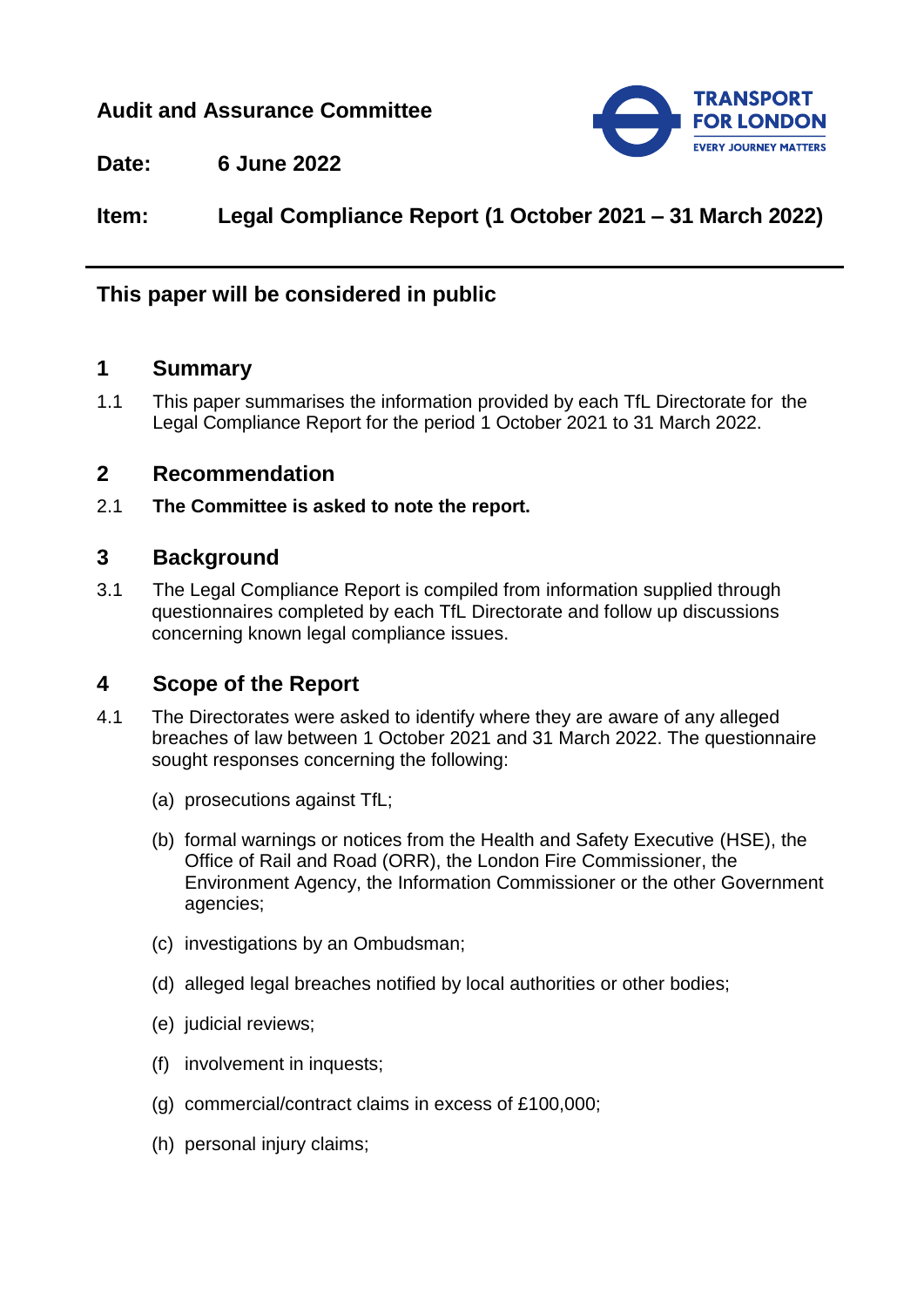- (i) proceedings in relation to discrimination on the grounds of race, sex, disability, age, religion or belief, sexual orientation, equal pay or breach of contract;
- (j) wrongful or unfair dismissal;
- (k) actions to recover unpaid debt in excess of £5,000;
- (l) breaches of procurement rules and/or the Competition Act;
- (m) other material breaches of the law;
- (n) any other material compliance issues; and
- (o) any initiatives introduced by Directorates to address compliance issues.
- 4.2 The report has been updated to reflect recent changes in the Executive Committee structure and associated responsibilities.
- 4.3 The graphs that have previously been used to show trends have not been included in this report because the changes of management responsibility and the significant fluctuations in the data due to the coronavirus pandemic mean that historic trends cannot be identified. Trend analysis will continue to be captured in the report going forward taking this report as a baseline.
- 4.4 In accordance with TfL's commitment to transparency, the Legal Compliance Report is included in the public paper.

# **5 Commentary on Legal Compliance Issues**

### **Prosecutions**

5.1 On 24 March 2022, we were notified that London Trams would be prosecuted by the ORR for an offence under section 3 of the Health and Safety at Work, etc Act 1974 (1974 Act). The prosecution relates to the tram derailment on 9 November 2016 at Sandilands junction in Croydon in which seven people tragically lost their lives. Tram Operations Limited (the operator) is also being prosecuted under section 3. The driver will be prosecuted for an offence under section 7 of the 1974 Act.

### **Formal Warnings or Notices from the Health and Safety Executive or Office of Rail and Road**

5.2 We previously reported the ORR investigation into the death of a member of the public who fell into the gap between the platform and the train at Waterloo station on the Bakerloo line on 26 May 2020 and died. The ORR confirmed it had closed the Improvement Notice on 22 December 2020. The Rail Accident Investigation Branch (RAIB) has also carried out an investigation and published its report on 21 September 2021 including three recommendations which London Underground are responding to. The British Transport Police has completed its investigation. The ORR will make a decision as to whether any prosecution should be brought in relation to the incident after the inquest has concluded. The inquest is scheduled for 19-28 September 2022.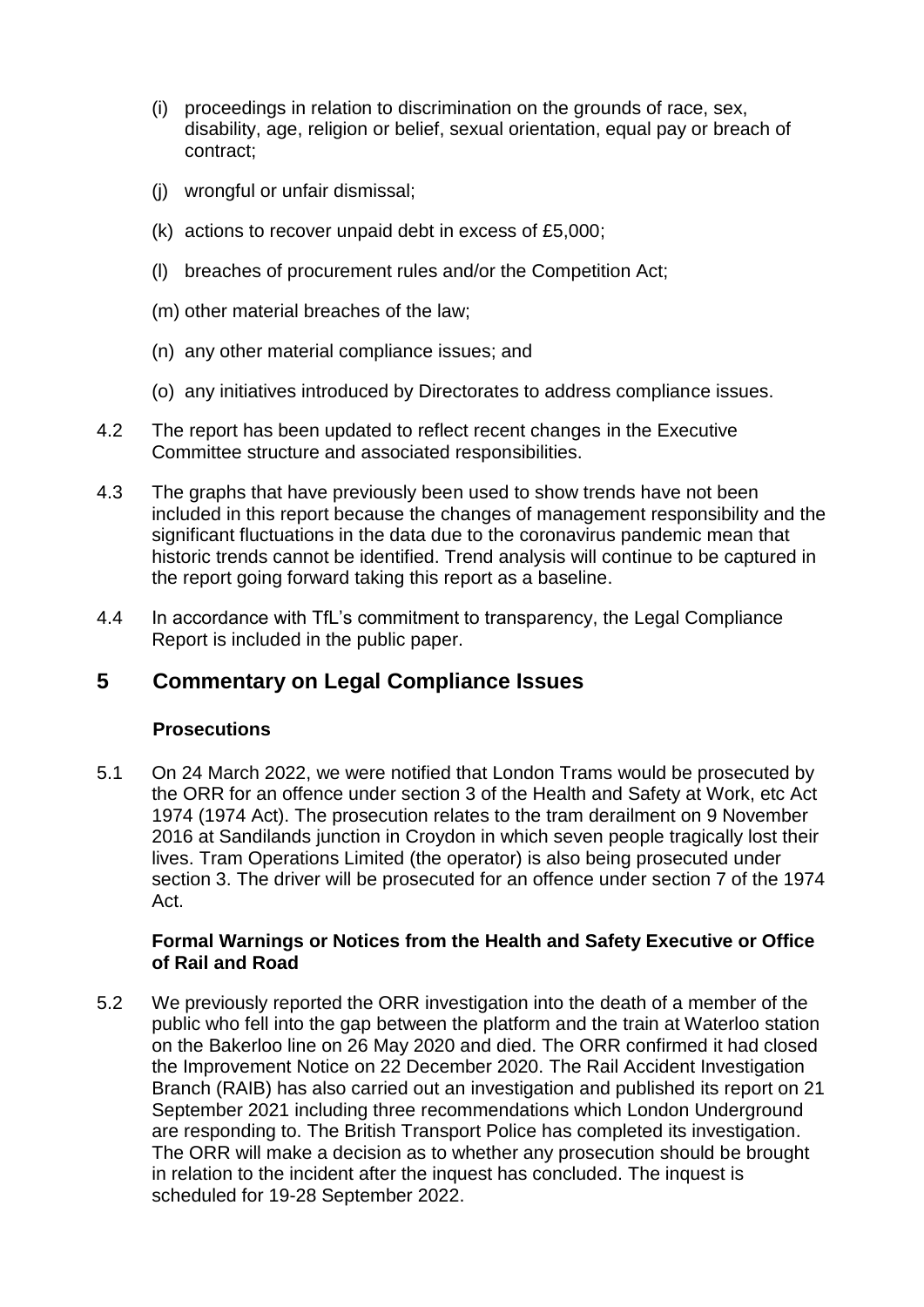5.3 A Notice of Contravention was received on 21 October 2021, from the HSE regarding Acton Workshop. On 23 March 2022, the HSE issued two Improvement Notices in relation to Health Surveillance (in relation to skin checks and respiratory checks). The HSE also issued a Notice of Contravention regarding TfL's arrangements for managing health risks across TfL. We have demonstrated compliance with the notices.

### **Formal Warnings or Notices from the London Fire Commissioner**

5.4 Seven Fire Deficiency Notices were received by London Underground from the London Fire Commissioner during this period in respect of issues such as electrical testing, emergency lighting and fire risk assessments. All matters have been addressed in the notices.

### **Formal Warnings or Notices from the Environment Agency**

5.5 We previously reported a notice from the Environment Agency received on 7 October 2019 in relation to equipment containing polychlorinated biphenyls (PCBs) on the train network. The notice required the phase out and removal of all assets containing PCBs by 2023. London Underground has implemented a removal plan and continues to work to remove the PCBs.

### **Formal Warnings or Notices from the Information Commissioner**

- 5.6 The Information Commissioner's Office (ICO) investigates alleged instances of non-compliance with the UK General Data Protection Regulation (UK GDPR), the Data Protection Act (DPA) 2018 and the Privacy and Electronic Communications (EC Directive) Regulations 2003 (the PECR) (together, data protection legislation), the Freedom of Information Act 2000 (the FOIA) and the Environmental Information Regulations 2004 (the EIRs).
- 5.7 No formal action was taken by the ICO in the reporting period in connection with TfL's compliance with data protection legislation.
- 5.8 A requirement of the UK GDPR is for all data breaches posing a risk to individuals' rights and freedoms to be reported to the ICO within 72 hours, and for affected data subjects to be informed of the breach if it represents a high risk to their rights and freedoms.
- 5.9 One data breach occurred in the reporting period which we reported to the ICO. The breach related to an incidence of suspected fraud and the ICO was satisfied that appropriate measures had been taken in reporting the incident to the police. Data subjects who may have been affected were notified and offered appropriate support.
- 5.10 There were no open complaints relating to TfL's compliance with data protection legislation at the end of the last reporting period.
- 5.11 There were eight new complaints to the ICO in this reporting period about TfL's compliance with data protection legislation. One complaint related to the justification for processing personal data, and the ICO was satisfied that TfL had complied with its data protection obligations. Six complaints related to responses to requests for access to personal data, and were resolved with findings in three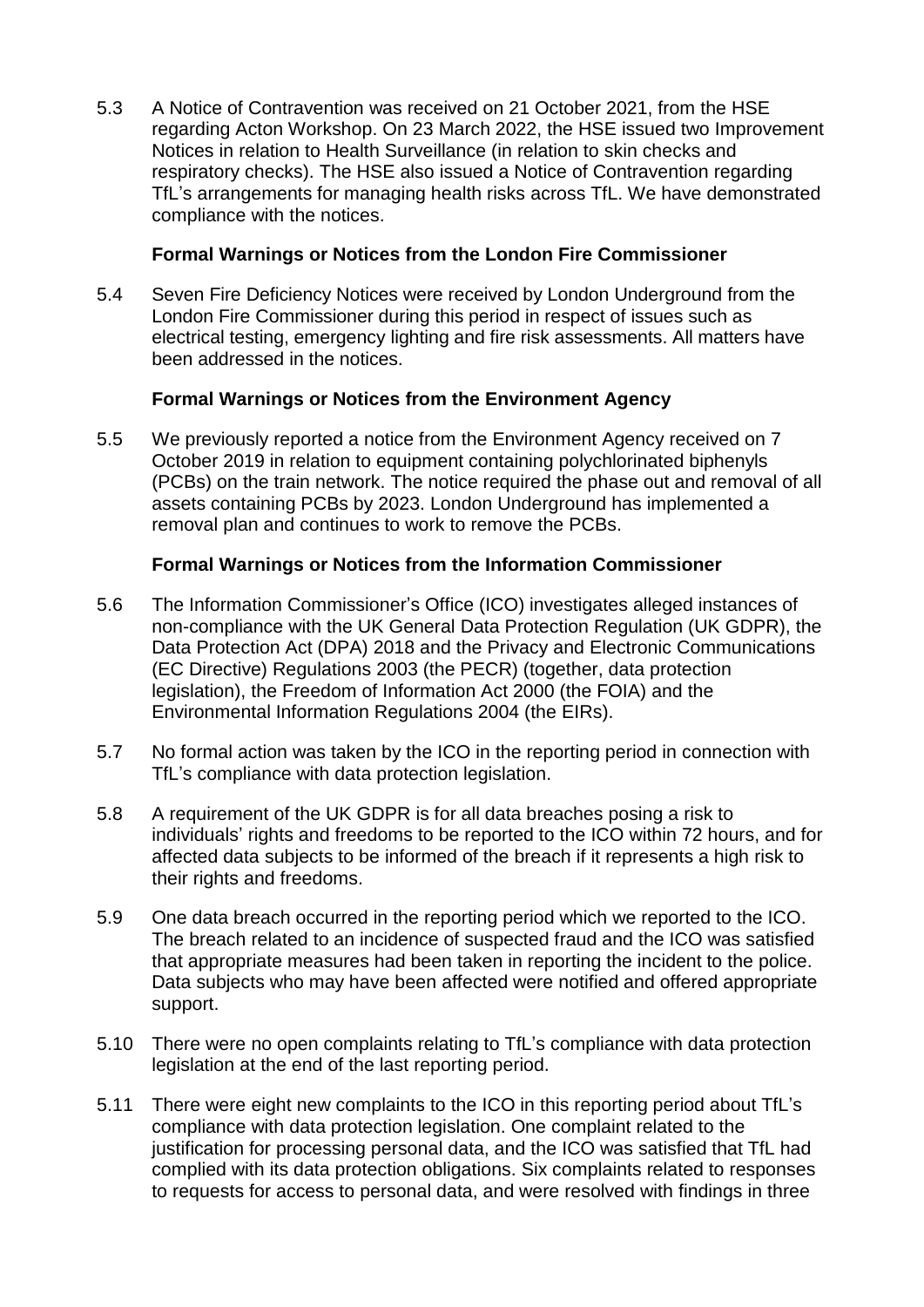instances that no further disclosure was required, one complaint led to an update to a locally managed process to provide access to files, and the inclusion of additional information in a privacy notice and two were answered through the provision of a more detailed explanation of why some requested data was exempt from disclosure. One complaint related to the maintenance of a paper file and the process has been reviewed, and no further action will be taken by the ICO.

- 5.12 The FOIA and the EIRs give a general right of access to information held by public authorities. Public authorities are generally required to respond to requests for information within 20 working days and provide the requested information unless an exemption applies. Any person who has made a request to a public authority for the disclosure of information under the FOIA or the EIRs can complain to the ICO. Unless the compliant is resolved informally, the ICO records the outcome in a published Decision Notice. Appeals against the ICO's decision are heard by the First-Tier Tribunal (information Rights).
- 5.13 In the reporting period 1,522 requests were made to TfL under the FOIA and EIRs, with 1,520 (99.9 per cent) replied to on time.
- 5.14 There was one complaint to the ICO open at the end of the last reporting period, concerning TfL's refusal to engage in any correspondence with a requester, following TfL's finding that the FOI request was vexatious. This complaint was resolved informally by the ICO.
- 5.15 Two Decision Notices were issued by the ICO relating to complaints received in this reporting period. Both concerned the use of the FOI cost limit to refuse requests and in each case the ICO found that TfL had complied with the FOIA.
- 5.16 There were no open ICO complaints at the end of this reporting period.

### **Formal Warnings or Notices from any other Government Department or Agency Indicating a Breach of Law**

5.17 No warnings or notices were reported for this period.

### **Investigation by an Ombudsman**

- 5.18 There were two outstanding investigations and seven new investigations reported in the last report.
- 5.19 The two outstanding investigations related to complaints about TfL's handling of taxi/private hire vehicle licence renewal applications. In respect of the first, a payment has been made to the complainant for loss of earnings and the matter is now closed. On the second, the Local Government Ombudsman (LGO) found that there was no fault by TfL in processing the application.
- 5.20 Five of the new investigations relate to the application of the Ultra Low Emission Zone scheme and two investigations relate to taxi/private hire application processes. TfL has approved two of the applications, made a payment in respect of two complainants as compensation for the inconvenience caused by TfL and a decision is awaited from the LGO on the remaining three investigations.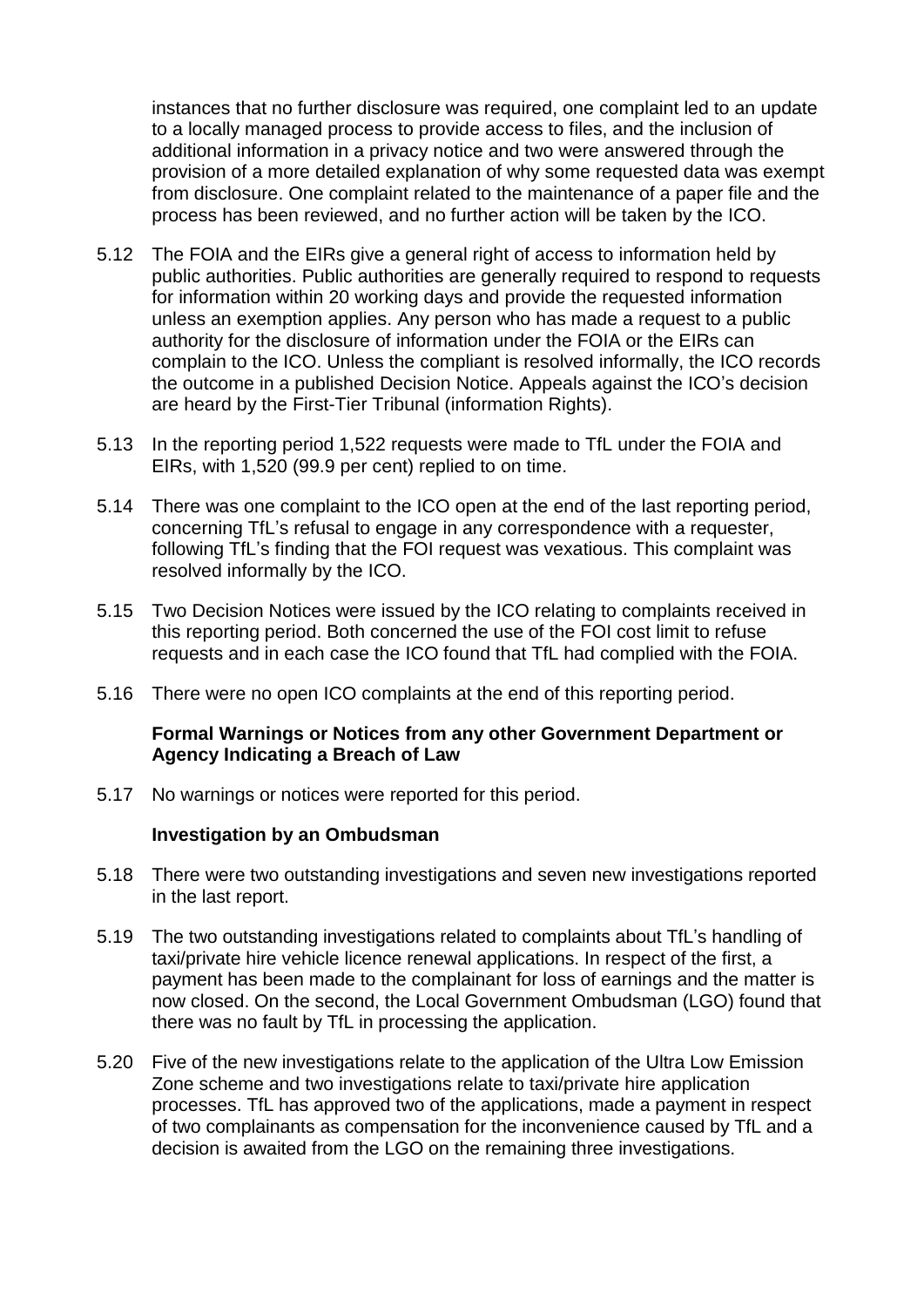### **Notices Received Regarding any Alleged Breach of Law by a Local Authority or Other External Agency**

- 5.21 There were two outstanding enforcement notices carried over from the last report and one new enforcement notice during the current reporting period.
- 5.22 The first outstanding enforcement notice (received on 25 February 2014) was from the London Borough of Haringey relating to an unauthorised front extension to units at 231-243 High Road and 249a High Road Tottenham. The tenant failed to remove the extension by 31 July 2014 as required by the notice. The tenant lodged an appeal with the Planning Inspectorate and the enforcement notice remains stayed pending proposals for the frontages of the properties and all the adjacent properties. In January 2019, a Compulsory Purchase Order was approved to enable a borough led regeneration scheme. On 5 August 2021 the developer announced it is no longer progressing with the development. TfL is seeking to remove the unauthorised front extension and will continue to liaise with the London Borough of Haringey to resolve the matter.
- 5.23 The second outstanding enforcement notice (received on 6 December 2019) was from the London Borough of Camden relating to a number of alleged breaches of planning permission at 366/366A Kilburn High Road, London. TfL continues to liaise with the tenant and the London Borough of Camden on this matter.
- 5.24 A new notice (received on 1 April 2022) was issued by the City of Westminster for enforcement action in relation to the poor condition of the shopfront at 218-220 Baker Street, London. The notice requires that the works be completed within sixmonths. The matter is ongoing.

### **Decisions Subject to a Judicial Review**

- 5.25 There were three outstanding judicial reviews from the previous reporting period. There are no new judicial reviews during the current reporting period.
- 5.26 The first judicial review relates to an application issued on 13 August 2020 by the taxi groups United Trade Action Group (UTAG) and the Licensed Taxi Drivers' Association Limited (LTDA) against TfL and the Mayor in relation to TfL's interim London Streetspace Guidance issued to boroughs, the Streetspace Plan and a scheme implemented on the A10/Bishopsgate. On 20 January 2021, the High Court allowed the claims and quashed the Streetspace Plan, TfL's interim Borough Guidance and the A10 Bishopsgate Order. TfL appealed to the Court of Appeal which allowed the appeal on all grounds at a hearing on 15-16 June 2021. The court set aside the grant of judicial review in respect of the Plan, Guidance and A10 Order, and set aside the High Court's orders quashing them. The court made a full costs order in favour of TfL and the Mayor and ordered UTAG and the LTDA to pay £50,000 on account within 14 days. The court refused permission to appeal. On 19 August 2021, UTAG and the LTDA made an application to the Supreme Court seeking permission to appeal. A decision from the court is still awaited.
- 5.27 The second judicial review relates to a claim issued on 6 November 2020 by UTAG against TfL's decision in August 2020 to grant a London private hire vehicle (PHV) operator's licence to Transopco UK Ltd (trading as "FreeNow"). The grounds of claim are (i) that FreeNow enables PHV drivers to ply for hire in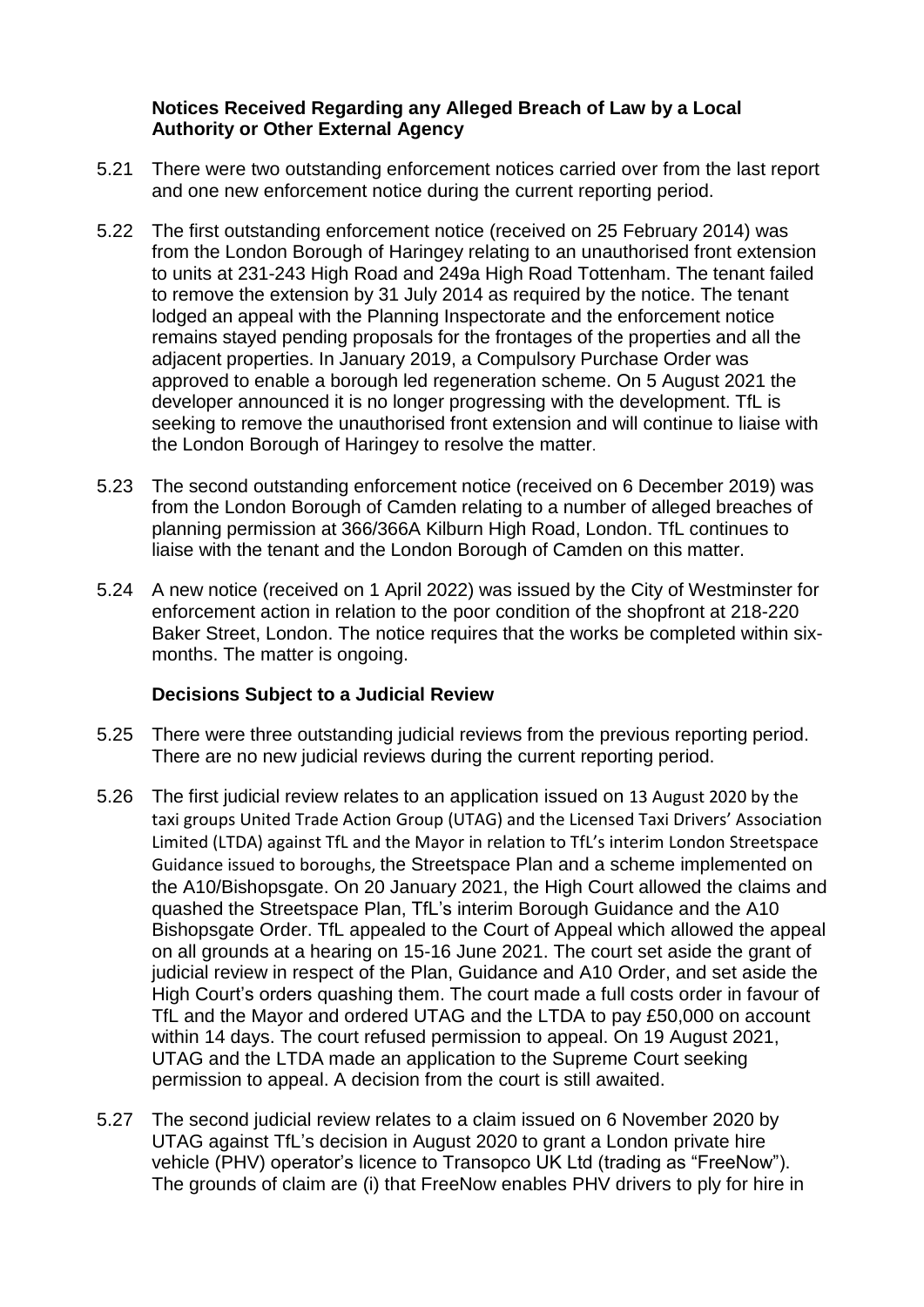London using an App which is unlawful because plying for hire is an activity reserved to hackney carriages and (ii) that FreeNow's drivers are committing a separate offence of accepting bookings without a PHV operator's licence. UTAG was granted permission to proceed with the judicial review claim on the basis that the court should look at whether PHVs engaged via Apps are plying for hire and whether PHV drivers are accepting bookings. This follows a Supreme Court judgment given in February 2021 in relation to the worker status of drivers operating for Uber and comment in the judgment relating to the contractual relationship between operators and drivers as set out in their terms and conditions and how that affects compliance with the Private Hire Vehicles (London) Act 1998 (the 1988 Act). On 6 December 2021, the court dismissed UTAG's claim for judicial review albeit it recognised the importance of the plying for hire issue and granted leave for an appeal to the Court of Appeal. It also granted a declaration in relation to UTAG's second ground of claim that operators must contract directly with passengers to provide PHV services (see paragraph below). UTAG lodged its appeal to the Court of Appeal on 21 December 2021 and also sought permission to appeal to recover their costs in relation to the claim. The hearing will take place on 5-6 July 2022*.* 

5.28 In the third judicial review, Uber London Limited (ULL) issued a claim on 19 May 2021 seeking a declaration from the court as to whether the 1998 Act requires a PHV operator who accepts a booking from a passenger to enter into a contract with that passenger to provide the journey. Both TfL and UTAG were named as defendants. On 6 December 2021, the court granted a declaration that operators must contract directly with passengers where they accept a booking. TfL is undertaking a review of operators' contractual terms so as to ensure compliance with the 1998 Act.

#### **Inquests**

- 5.29 This section reports on those inquests in which TfL is either a witness, has been asked to provide information to the Coroner or is, or may be, an interested person.
- 5.30 There were seven inquests outstanding from the last reporting period of which the outcomes for all are awaited.
- 5.31 There were no new inquests reported during the current period.
- 5.32 We previously reported the conclusion on 22 July 2021 of the seven inquests concerning the tragic deaths of Dan Chinnery, Mark Smith, Donald Collett, Robert Huxley, Phillip Logan, Dorota Rynkiewicz and Phillip Seary on 9 November 2016 when a tram derailed and overturned on a curve as it approached the Sandilands junction in Croydon. The jury conclusion was accident.
- 5.33 The Senior Coroner heard evidence at the inquests about Prevention of Future Deaths (PFD) and concluded that there were four areas in which she should make a PFD report with a view to preventing future deaths. One issue addressed to TfL and Bombardier (now Alstom) is in respect of current tram stock and the risk of passenger ejection through tram doors. The Senior Coroner stated that consideration should be given in relation to current and future trams as to whether tram doors can be adapted now or in the future so as to strengthen them. This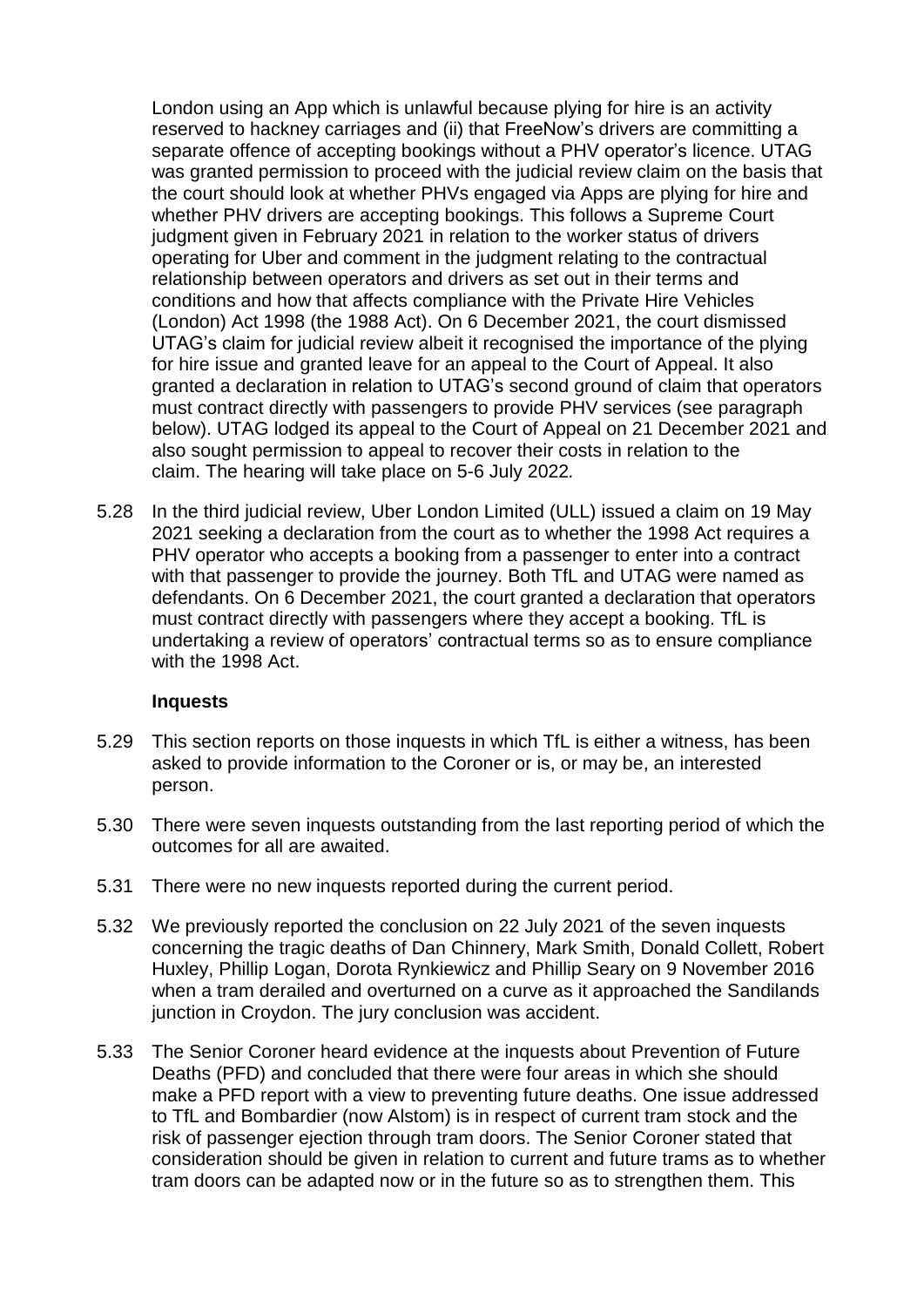has also been addressed to the Department for Transport who are asked to disseminate the conclusion to all tram door manufacturers, UKTram to disseminate to UK tramways and the Light Rail Safety Standards Board.

- 5.34 A response to the PFD report was provided on 17 November 2021. On 13 December 2021, the Senior Coroner provided copies of all the responses to the PFD reports.
- 5.35 Five of the families wrote to the Attorney General to request that she considers using her powers under section 13 of the Coroner's Act 1988 to apply to the High Court for an order seeking fresh inquests. The Senior Coroner provided submissions to the Attorney General about the approach to the inquests. It is understood that the families are no longer asking the Attorney General to progress this further.
- 5.36 TfL continues to offer support to the families and the wider community.

### **Commercial/ Contract Claims Brought by or Against TfL in Excess of £100,000 (Not including Personal Injury Claims)**

- 5.37 We previously reported that on 9 September 2016 the TfL Trustee Company Limited, TfL's pension trustee subsidiary, issued proceedings against HMRC for overpaid VAT on fund management services. A stay of the proceedings has been agreed, pending the outcome of two test cases. One of the test cases is being appealed and TfL will review its position once that has been determined.
- 5.38 Legal proceedings were issued on 23 March 2021 against the London Borough of Hackney in relation to the lease arrangements for Kingsland Viaduct regarding future rent payments due to the London Borough of Haringey for the remaining term of the lease. The case is listed for trial in October 2022.

### **Personal Injury Claims**

- 5.39 TfL has been the subject of 313 claims for personal injury that were closed during the reporting period, of which 34 claims were employers' liability claims by staff and 279 claims were for public liability by customers/members of the public.
- 5.40 Of the 279 claims for public liability, 222 were closed without payment and 57 were settled.
- 5.41 Of the 34 claims for employers' liability, nine were closed without payment and 25 were settled.

### **Employment Tribunal Proceedings**

- 5.42 TfL continues to take a proactive and robust approach to managing Employment Tribunal (ET) cases, coupled with a training programme for managers on the latest developments in the law and best practice so as to avoid employment disputes as far as possible
- 5.43 There were 115 ET claims reported during this period of this report, of which 86 were carried forward from the previous report and 29 were reported for the first time in this period.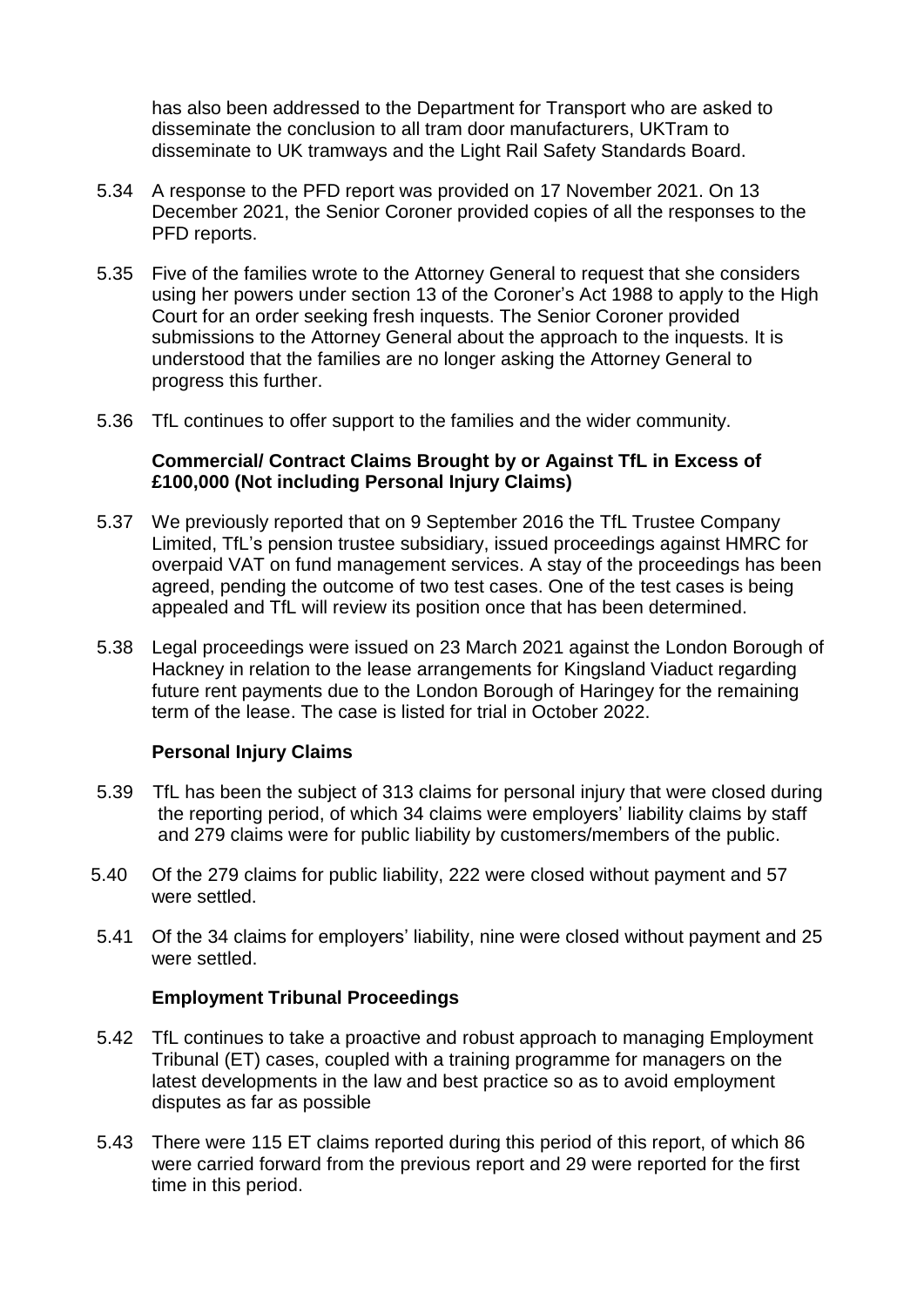- 5.44 Of the 115 ET claims, 35 are for unfair dismissal, six are for constructive unfair dismissal, 33 are for disability discrimination, one is for trade union detriment, one is for trade union rights, 10 are for sex discrimination, 13 are for race discrimination, one is for victimisation, one is for religious discrimination, three are for breach of contract, five are for unlawful deductions from wages, two are for unpaid holiday pay, one is for equal pay, one is for discrimination on the grounds of pregnancy/ maternity leave, one is for unpaid notice pay, and one is for health and safety detriment.
- 5.45 Of the 115 ET claims brought during the period, 95 cases are ongoing and 20 were concluded during the period. Of the 20 ET cases concluded during this period, six were withdrawn, six won, two lost and six were settled.

### **Civil Debt in Excess of £5,000**

5.46 No civil debt claims in excess of £5,000 were reported for this period.

# **Other Material Compliance Issues**

- 5.47 We previously reported that on 3 October 2020 TfL notified Ola UK Private Limited (Ola) that it would not be granted a new London PHV operator's licence at the expiry of its licence on 3 October 2020. TfL concluded that Ola was not fit and proper to hold such a licence after discovering a number of failures that could have risked public safety. On 20 October 2020, Ola appealed TfL's decision. The hearing of the appeal took place on 13-17 December 2021. The Court decided that subject to Ola satisfying the Court that its terms and conditions comply with the recent Divisional Court judgment in the ULL case referred to at 5.28 above, the Court would grant Ola an operator's licence of 15 months with 18 stringent conditions. Ola was also ordered to pay TfL's costs
- 5.48 We previously reported an outstanding claim brought by an individual, on 9 June 2021, in the High Court against Crossrail and a number of its contractors and subcontractors alleging blacklisting and breach of data protection law. The claim has now been resolved.
- 5.49 We previously reported an outstanding claim for unpaid invoices brought by a claimant who provided traffic surveys to TfL. The payments were suspended following an internal investigation and there is also a police investigation. On 29 April 2022 TfL obtained an order that the claimant pay security for our costs. A trial is to be held between 1 November 2022 and January 2023.
- 5.50 On 4 October 2021 Insulate Britain staged a protest around Blackwall Tunnel and Hanger Lane in London on the TfL Road Network (TLRN) resulting in obstruction of the highway and significant road traffic disruption. In response to a further protest on the TLRN at Old Street (A501) on 8 October 2021, an application was made to the High Court for an interim injunction preventing further protests designed to obstruct the highway by any persons including Insulate Britain and 112 named defendants. The injunction was granted and covers the A501 (including the area of protests in Old Street) and 13 other key locations on the TLRN, where any disruption in the movement of traffic is a danger. Further protests took place on 27 October 2021 on A40 Gypsy Corner and 4 November 2021 on Bridge Street in Westminster which impacted other roads in the area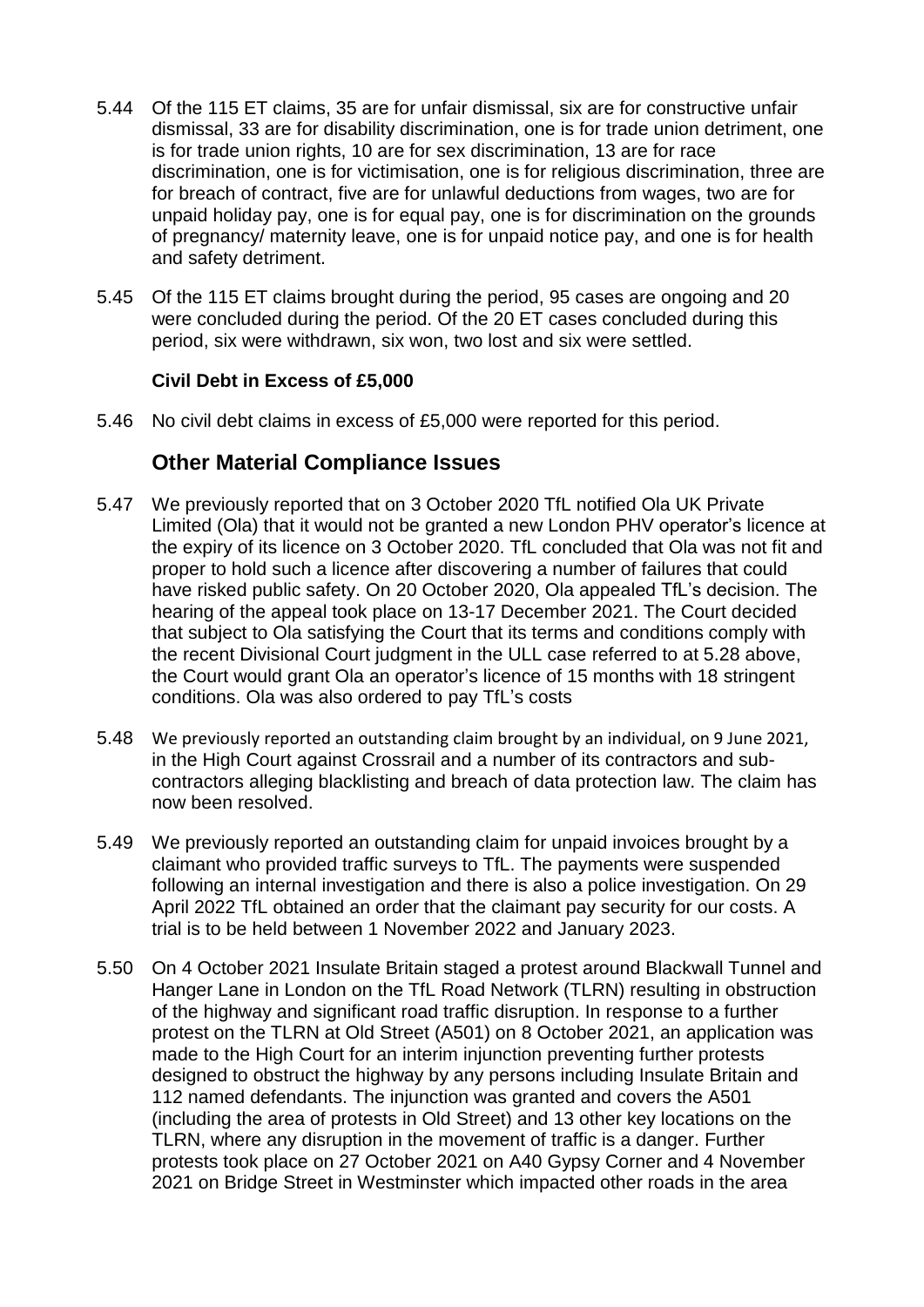including the TLRN. Following this, an application for a further interim injunction was applied for and granted on 4 November 2021 covering additional key safety locations and A roads including six bridges on the TLRN.

5.51 A hearing took place on 7 December 2021 to allow Insulate Britain to respond to the injunction. An order was agreed to continue the injunctions. On 4 April 2022, the High Court granted TfL's application to extend the expiry date of the interim injunctions pending the outcome of the substantive claim.

### **Breaches or Alleged Breaches of EU/UK Procurement Rules and/or the Competition Act 1998**

5.52 No breaches of alleged breaches were reported for this period.

### **Other Known Breaches**

5.53 No other known breaches were reported.

## **Management of Compliance Issues**

- 5.54 TfL's legal and compliance risks are managed as part of TfL's overarching strategic risk management framework. A range of operational and assurance processes are in place to mitigate these risks at all levels in the organisation, taking into account during this reporting period the particular challenges presented in response to the coronavirus pandemic.
- 5.55 These safeguards are supported by the provision of advice on, and training in, relevant legal and corporate governance issues, which are tailored to the needs of TfL's business units and adjusted where possible to take account of increased home working as a consequence of the pandemic.
- 5.56 The legal and compliance framework is the subject of continuous review and improvement. Initiatives to address compliance across TfL have included:
	- (a) ongoing work to update contractual and commercial templates and forms to ensure they align with legal requirements;
	- (b) promoting TfL's compliance with information governance legislation (including the FOIA, EIRs, DPA 2018 and UK GDPR) and associated statutory Codes of Practice, including transparency and the proactive publication of information;
	- (c) the use of Data Protection Impact Assessments, to review proposed new or changed uses of personal data;
	- (d) the promotion through the TfL Management System of Information Governance policies, instructions and guidance;
	- (e) ongoing bespoke training to the business on a range of employment issues including employment law updates, reasonable adjustments requirements and effective case management and providing guidance and best practice learned from ET cases;